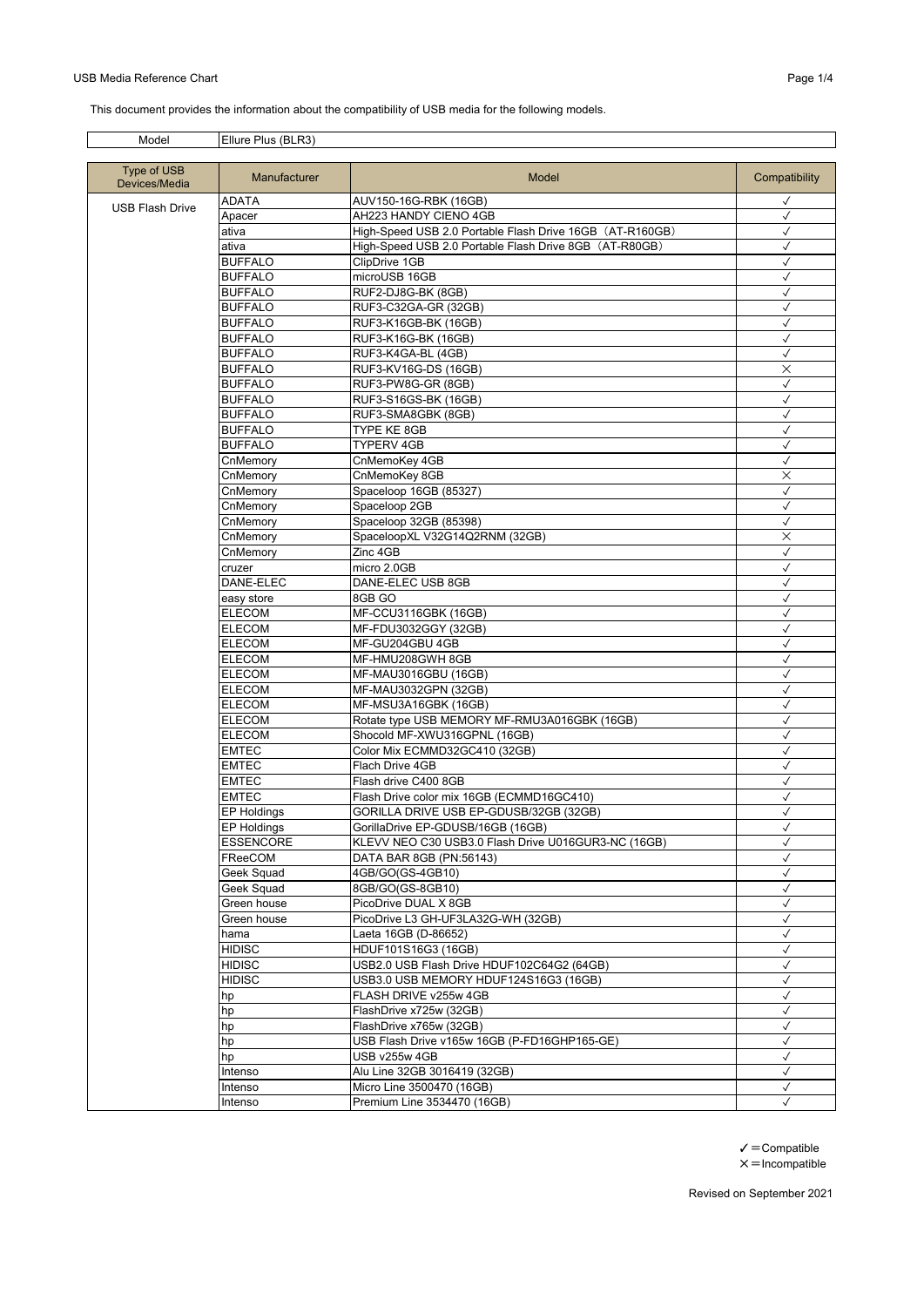| Type of USB<br>Devices/Media | Manufacturer          | Model                                     | Compatibility |
|------------------------------|-----------------------|-------------------------------------------|---------------|
| <b>USB Flash Drive</b>       | Intenso               | Slim Line 8GB                             | ✓             |
|                              | Intenso               | USB Stick 4GB Speicherstick Business Line | $\checkmark$  |
|                              | Intenso               | USBDRIVE ALU LINE 3521471 (16GB)          | $\checkmark$  |
|                              | Intenso               | USBDRIVE BUSINESS LINE 3511480 (32GB)     | ✓             |
|                              | Intenso               | USBDRIVE RAINBOW LINE 32GB                | √             |
|                              | I-O DATA              | 16GB U2-ADP16G/K                          | $\checkmark$  |
|                              | I-O DATA              | Easy Disk                                 | $\checkmark$  |
|                              | I-O DATA              | EU3-ST/16GR (16GB)                        | $\checkmark$  |
|                              | I-O DATA              | TB-BH-2A 16GB                             | $\times$      |
|                              | I-O DATA              | ToteBag Smart 1GB                         | ✓             |
|                              | <b>I-O DATA</b>       | U3-AL8G/PG (8GB)                          | $\checkmark$  |
|                              | I-O DATA              | U3-PSH16G/B (16GB)                        | $\checkmark$  |
|                              | I-O DATA              | U3-PSH32G/W (32GB)                        | $\checkmark$  |
|                              | <b>JUSCO Products</b> | <b>INTELLIGENT STICK 64MB</b>             | $\checkmark$  |
|                              | Kingston              | DataTraveler 100 G3 DT100G3/32GB (32GB)   | $\checkmark$  |
|                              | Kingston              | DataTraveler 4GB (DTIG3/4GBDER)           | $\checkmark$  |
|                              | Kingston              | DataTraveler 50 DT50/16GB (16GB)          | $\checkmark$  |
|                              | Kingston              | DataTraveler 64GB                         | $\checkmark$  |
|                              | Kingston              | DataTraveler DTMC3/32GB (32GB)            | √             |
|                              | Kingston              | DataTraveler100 2GB                       | $\checkmark$  |
|                              | Kingston              | DataTravelerSE9 G2 DTSE9G2/16GB (16GB)    | ✓             |
|                              | kingston              | DT109 8GB                                 | $\checkmark$  |
|                              | Kodack                | Lecteur Flash USB 2GB                     | $\checkmark$  |
|                              | LaCie                 | iamaKey 8GB                               | $\checkmark$  |
|                              | LaCie                 | LCU-IM16G 16GB                            | $\checkmark$  |
|                              | LaCie                 | PatiteKey 3DU5-LH9D-APW5-C (16GB)         | $\checkmark$  |
|                              | LaCie                 | PORSCHE DESIGN 3DUU-JUKZ-GKXE-G (16GB)    | $\checkmark$  |
|                              | Lexar                 | JumpDrive 128M                            | $\checkmark$  |
|                              | Lexar                 | JUMPDRIVE S33 LJDS33-32GAMEU (32GB)       | $\checkmark$  |
|                              | Lexar                 | JUMPDRIVE S70 4GB (LJDS70-4GBASBEU)       | $\checkmark$  |
|                              | Lexar                 | JumpDrive s75 LJDS75-128ABNLN (128GB)     | $\checkmark$  |
|                              | _exar                 | JumpDrive s75 LJDS75-256ABNLN (256GB)     | √             |
|                              | Lexar                 | JumpDrive S75 LJDS75-32GABNL (32GB)       | $\checkmark$  |
|                              | Lexar                 | JumpDrive TwistTurn LJDTT16GAMOD (16GB)   | $\checkmark$  |
|                              | Lexar                 | TwistTurn2 LJDTT2-32GABNA3 (32GB)         | √             |
|                              | <b>NFL</b>            | <b>SAINTS 4GB</b>                         | $\checkmark$  |
|                              | Philips               | Snow FM16FD70B (16GB)                     | $\checkmark$  |
|                              | Philips               | Snow FM16FD75B/10 (16GB)                  | $\checkmark$  |
|                              | <b>PNY</b>            | 16GB P-FDU16GRUGNB-GE                     | $\times$      |
|                              | <b>PNY</b>            | 16GB P-FDU16GSLK/GRY-GE                   | $\checkmark$  |
|                              | <b>PNY</b>            | 16GB P-FDU16GSLK/TL-GE                    | $\checkmark$  |
|                              | <b>PNY</b>            | 32GB P-FDU32G/APPMT-GE                    | $\checkmark$  |
|                              | <b>PNY</b>            | 64GB P-FD64GATT03-GES3                    | $\checkmark$  |
|                              | <b>PNY</b>            | 64GB P-FDU64G/APPMT-GE                    | ✓             |
|                              | <b>PNY</b>            | 8GB P-FDU8GBSLK/GRY-GE                    | $\checkmark$  |
|                              | PNY.                  | Attache 16GB                              | ✓             |
|                              | <b>PNY</b>            | Attache 32GB                              | $\checkmark$  |
|                              | <b>PNY</b>            | Attache 4 93000226-GEF-128 (128GB)        | $\checkmark$  |
|                              | <b>PNY</b>            | Attache 4 93000226-GEF-64G (64GB)         | $\checkmark$  |
|                              | <b>PNY</b>            | attache 8GB                               | $\checkmark$  |
|                              | <b>PNY</b>            | FDI16GOTGOU1K-EF (16GB)                   | $\checkmark$  |
|                              | <b>PNY</b>            | FDU16GBHOOK-EF 16GB                       | $\checkmark$  |
|                              | <b>PNY</b>            | FDU16GLOOP30-EF (16GB)                    | $\checkmark$  |
|                              | <b>PNY</b>            | FDU32GBTRANSF-EF (32GB)                   | $\checkmark$  |
|                              | <b>PNY</b>            | Make Life Simple 4GB (P-FD4GBATT2-GE)     | $\checkmark$  |
|                              | <b>PNY</b>            | Micro sleek Attach 8GB                    | $\checkmark$  |
|                              | <b>PNY</b>            | P-FD16GATT4BW-GE (16GB)                   | $\checkmark$  |
|                              | <b>PNY</b>            | P-FD16GRTCG-GE (16GB)                     | $\checkmark$  |
|                              | <b>PNY</b>            | P-FDU8GBSLK/GRY-GE (8GB)                  | $\checkmark$  |
|                              | <b>PNY</b>            | PRO Elite 93000201-GEF-512 (512GB)        | $\checkmark$  |

 $\checkmark$  = Compatible  $x =$ Incompatible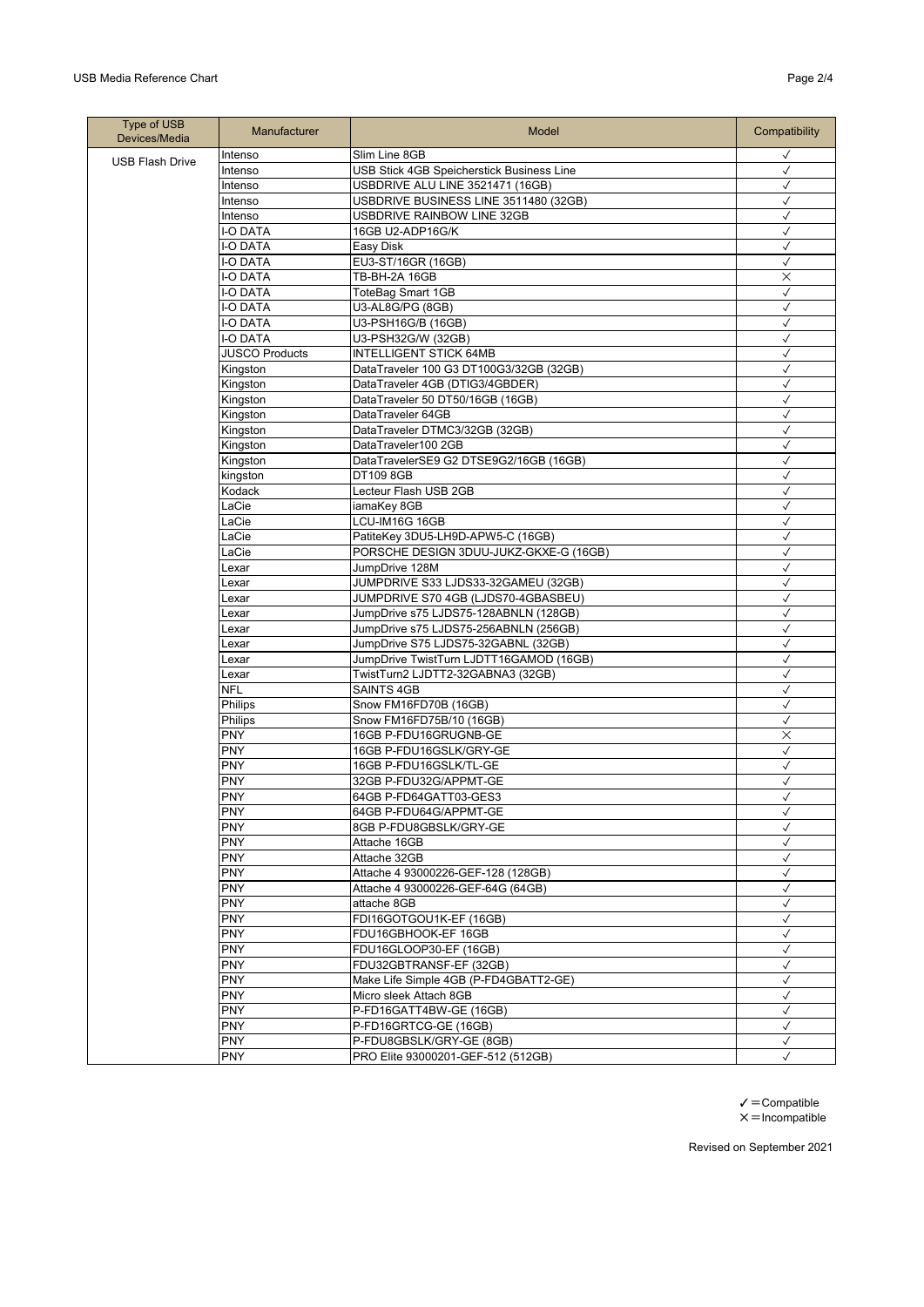| <b>Type of USB</b><br>Devices/Media | Manufacturer         | Model                                                | Compatibility |
|-------------------------------------|----------------------|------------------------------------------------------|---------------|
| <b>USB Flash Drive</b>              | <b>PNY</b>           | Turbo Attache 4 P-FD16GTBAT4-GE (16GB)               | $\checkmark$  |
|                                     | <b>PNY</b>           | Turbo Attache 4 93000224-GEF-128TBP (128GB)          | $\checkmark$  |
|                                     | <b>PNY</b>           | Turbo Attache 4 93000224-GEF-256TBP (256GB)          | $\checkmark$  |
|                                     | <b>PNY</b>           | Turbo Attache 4 93000224-GEF-32GTBP (32GB)           | $\checkmark$  |
|                                     | <b>PNY</b>           | Turbo Attache 4 93000224-GEF-64GTBP (64GB)           | $\checkmark$  |
|                                     | pqi                  | Intelligent Drive 4GB                                | $\checkmark$  |
|                                     | pqi                  | Intelligent Drive i810                               | $\checkmark$  |
|                                     | pqi                  | Traveling Disk 16GB (627V-016GR1)                    | $\checkmark$  |
|                                     | princeton            | XiaoJr 2GB                                           | $\checkmark$  |
|                                     | <b>RIDATA</b>        | 1GB                                                  | $\checkmark$  |
|                                     | <b>SAMSUNG</b>       | USB3.1 Flash Drive BAR Plus MUF-32BE4/EC (32GB)      | $\checkmark$  |
|                                     | SanDisk              | Cruzer 32GB                                          | $\checkmark$  |
|                                     | <b>SanDisk</b>       | Cruzer 8GB                                           | $\checkmark$  |
|                                     | SanDisk              | Cruzer Edge 16GB (SDCZ51-016G-B35)                   | $\checkmark$  |
|                                     | SanDisk              | Cruzer Edge 4GB                                      | $\checkmark$  |
|                                     | SanDisk              | Cruzer Edge 8GB                                      | $\checkmark$  |
|                                     | SanDisk              | Cruzer Fit 32GB (SDCZG33-032G-A11)                   | $\checkmark$  |
|                                     | SanDisk              | Cruzer Fit SDCZ33-016G-J57 (16GB)                    | $\checkmark$  |
|                                     | SanDisk              | Cruzer Glide 32GB (DSCZ60-064G-AW46)                 | $\checkmark$  |
|                                     | SanDisk              | Cruzer Glide 64GB (SDCZ60-032G-AW46)                 | $\checkmark$  |
|                                     | SanDisk              | Cruzer Glide SDCZ60-008G (8GB)                       | $\checkmark$  |
|                                     | SanDisk              | Cruzer Glide SDCZ60-016G-A46 (16GB)                  | $\checkmark$  |
|                                     | SanDisk              | Cruzer Glide USB Flash Drive SDCZ60-032G-AW46 (32GB) | $\checkmark$  |
|                                     | SanDisk              | Cruzer Micro 16GB                                    | $\checkmark$  |
|                                     | SanDisk              | Cruzer Micro 4.0GB                                   | $\checkmark$  |
|                                     | SanDisk              | Cruzer Micro 8.0GB                                   | ✓             |
|                                     | SanDisk              | Cruzer mini 128M                                     | $\checkmark$  |
|                                     | SanDisk              | Cruzer Switch 80-56-11936-016GB (16GB)               | $\checkmark$  |
|                                     | SanDisk              | Dual USB Drive 3.0 SDDD2-016G-A (16GB)               | $\checkmark$  |
|                                     | SanDisk              | Extreme USB 3.0 Flash Drive SDCZ80-032G-G46 (32GB)   | $\checkmark$  |
|                                     | SanDisk              | iXpand Flash Drive SDIX30C-032G-GN6NN 32GB           | $\times$      |
|                                     | SanDisk              | iXpand Flash Drive SDIX30C-128G-GN6NE 128GB          | ×             |
|                                     | SanDisk              | iXpand Flash Drive SDIX30N-064G-GN6NN 64GB           | $\times$      |
|                                     | SanDisk              | SanDisk 1GB                                          | $\checkmark$  |
|                                     | SanDisk              | SURFDRIVE 8GB (SDUFRXSF-008G-AEP)                    | $\checkmark$  |
|                                     | SanDisk              | Ultra 32GB (SDCZ45-032G-U46)                         | $\checkmark$  |
|                                     | SanDisk              | ULTRA Dual Drive USB Type-C SDDDC2-032G-G46 (32GB)   | $\checkmark$  |
|                                     | SanDisk              | ULTRA Dual USB Drive 3.0 SDDD2-032G-A46 (32GB)       | $\checkmark$  |
|                                     | SanDisk              | Ultra Fit SDCZ430-016G (16GB)                        | $\checkmark$  |
|                                     | SanDisk              | Ultra Fit SDCZ43-016G-G46 (16GB)                     | $\checkmark$  |
|                                     | SanDisk              | Ultra Trek SDCZ490-128G-G46 (128GB)                  | $\checkmark$  |
|                                     | SanDisk              | Ultra USB 3.0 Flash Drive SDCZ48-064G-A46R (64GB)    | $\checkmark$  |
|                                     | SanDisk              | Ultra USB 3.0 SDCZ48-016G (16GB)                     | ✓             |
|                                     | <b>SILICON POWER</b> | Blaze B02 SP032GBUF3B02V1K (32GB)                    | √             |
|                                     | <b>SILICON POWER</b> | HELIOS 101 16GB                                      | $\checkmark$  |
|                                     | <b>SILICON POWER</b> | Jewel J80 SP032GBUF3J80V1T (32GB)                    | ×             |
|                                     | <b>SILICON POWER</b> | Marvel M01 32GB                                      | $\checkmark$  |
|                                     | <b>SILICON POWER</b> | ULTIMA 155 8GB                                       | $\checkmark$  |
|                                     | <b>SILICON POWER</b> | ULTIMA II i-SERIES 16GB (SP016GBUF2M01V1K)           | $\checkmark$  |
|                                     | <b>SILICON POWER</b> | USB3.1 Flash Drive BLAZE B25 SP032GBUF3B25V1K (32GB) | $\checkmark$  |
|                                     | SILICON POWER        | USB3.1 Flash Drive BLAZE B25 SP064GBUF3B25V1W (64GB) | $\checkmark$  |
|                                     | SONY                 | MICROVAULT 8GB (USM8GR/BC)                           | $\checkmark$  |
|                                     | SONY                 | POCKETBIT 4GB (USM4GU L)                             | $\checkmark$  |
|                                     | SONY                 | POCKETBIT 8GB                                        | $\checkmark$  |
|                                     | SONY                 | ULTRA BLACK 4GB                                      | $\checkmark$  |
|                                     | SONY                 | USM16GLX RA 16GB                                     | $\checkmark$  |
|                                     | SONY                 | USM8GLX WA 8GB                                       | $\checkmark$  |
|                                     | SUPER TALENT         | USB3.0 Express NST1 ST3U64NST1 (64GB)                | $\checkmark$  |
|                                     | SUPER TALENT         | USB3.0 Express ST1-2 ST3U28ES12 (128GB)              | $\checkmark$  |
|                                     | <b>SUPER TALENT</b>  | USB3.0 Express ST1-2 ST3U64ES12 (64GB)               | $\checkmark$  |
|                                     |                      |                                                      |               |

 $\checkmark$  = Compatible  $x =$ Incompatible